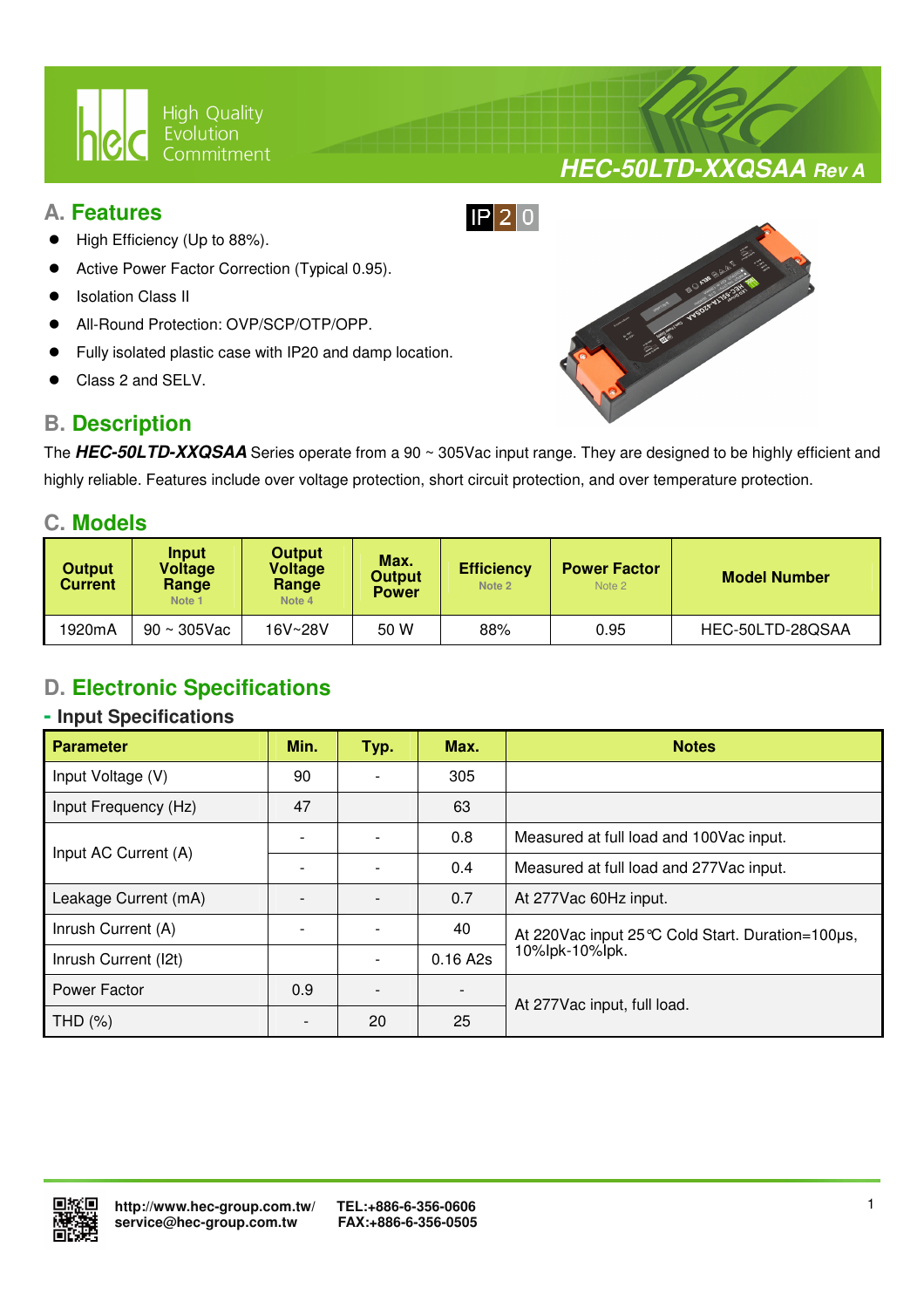

 $\overline{a}$ 



# **- Output Specifications**

| <b>Parameter</b>                                      | Min. | Typ. | Max.  | <b>Notes</b>                                                                                          |
|-------------------------------------------------------|------|------|-------|-------------------------------------------------------------------------------------------------------|
| DALI 100% duty                                        |      |      |       |                                                                                                       |
| Output Current (mA)                                   |      |      |       |                                                                                                       |
| $lo = 1920 mA$                                        | 1824 |      | 2016  |                                                                                                       |
| DALI 10% duty                                         |      |      |       |                                                                                                       |
| Output Current (mA)                                   |      |      |       |                                                                                                       |
| $I_0 = 192 \, mA$                                     | 135  |      | 250   |                                                                                                       |
| No Load Output Voltage (V)<br>$I_0 = 1920 \text{ mA}$ |      |      | 35    | There will be no damage or hazardous conditions<br>occurred with no loading.                          |
|                                                       |      |      | $1\%$ | Measured by 20 MHz bandwidth oscilloscopes and<br>the output paralleled a 0.1uF ceramic capacitor and |
| Output Ripple Voltage (V)                             |      |      | Vomax | a 10uF electrolytic capacitor.                                                                        |
| Output Voltage Overshoot (%)                          |      |      | 110   | At full load condition.                                                                               |
| Line Regulation (%)                                   |      |      | ±3    |                                                                                                       |
| Load Regulation (%)                                   |      |      | ±5    |                                                                                                       |
| Turn-on Delay Time (s)                                |      | 0.5  | 1.0   | Measured at 220Vac input.                                                                             |

#### **- General Specifications**

| <b>Parameter</b>                               | Min.    | Typ.                        | Max. | <b>Notes</b>                                                                                                                        |
|------------------------------------------------|---------|-----------------------------|------|-------------------------------------------------------------------------------------------------------------------------------------|
| Efficiency (%)<br>$lo = 1920 mA$               |         |                             | 88   | Measured at full load and 120Vac input.                                                                                             |
| Efficiency (%)<br>$I_0 = 1920$ mA              |         |                             | 88   | Measured at full load and 277 Vac input.                                                                                            |
| MTBF (hours)                                   | 320,000 |                             |      | Measured at full load 50°C ambient temperature<br>(MIL-HDBK-217F).                                                                  |
| Life Time (hours)                              |         | 100,000                     |      | Measured at rated input voltage with full load, Case<br>temperature=60 ℃ @ Tc point. See life time vs. Tc<br>curve for the details. |
| Case Temperature (°C)                          |         |                             | 80   |                                                                                                                                     |
| Dimensions Millimeters $(L \times W \times H)$ |         | $201 \times 62 \times 30.5$ |      |                                                                                                                                     |
| Net Weight (g)                                 |         |                             |      |                                                                                                                                     |

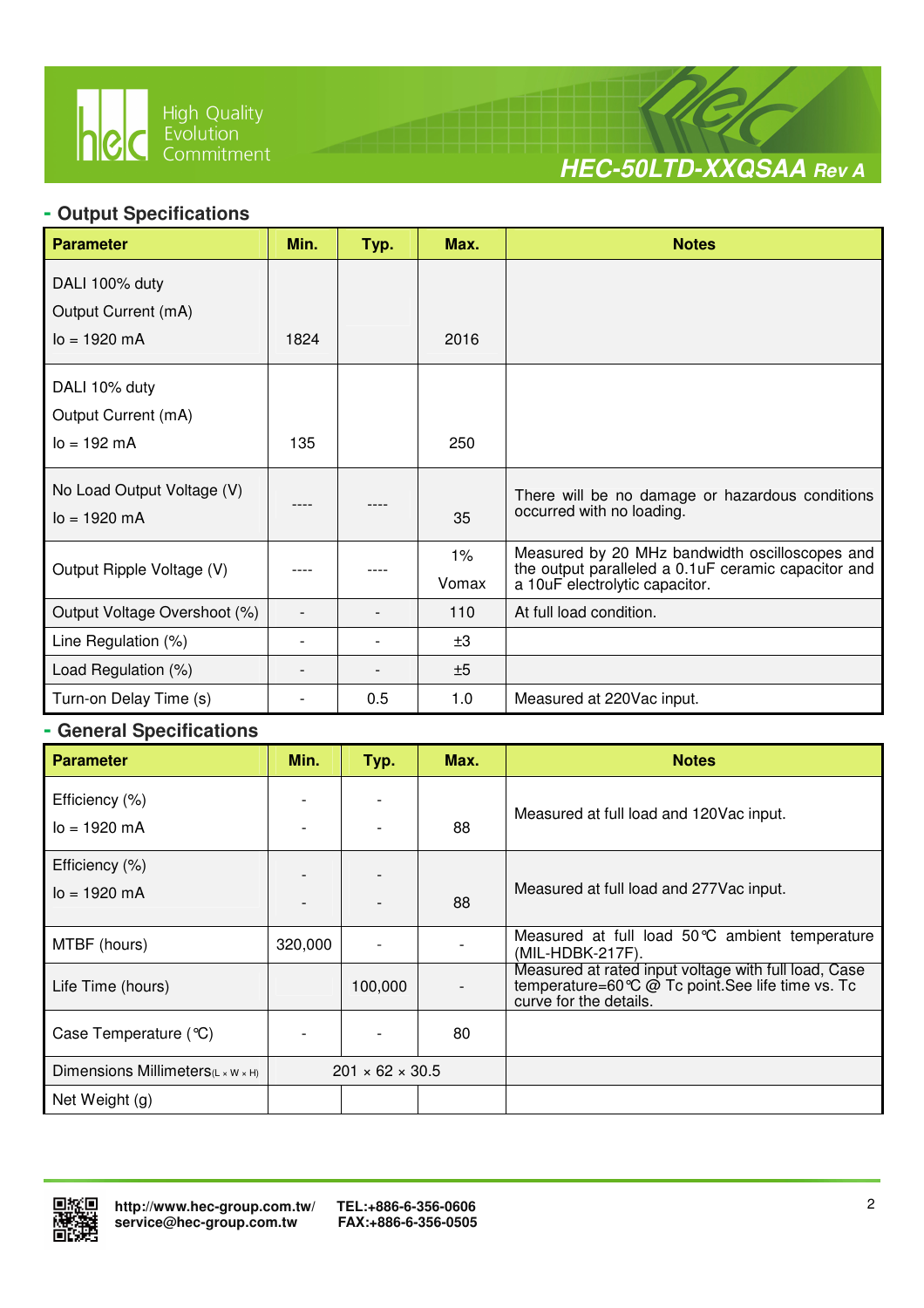

 $\overline{a}$ 



#### **- Protection Functions**

| <b>Parameter</b>                | Min.                                                | Typ. | Max.          | <b>Notes</b>                                                                                                                                               |  |  |
|---------------------------------|-----------------------------------------------------|------|---------------|------------------------------------------------------------------------------------------------------------------------------------------------------------|--|--|
| Over Voltage Protection         |                                                     |      | 1.50<br>Vomax | In the event of an over-voltage condition, the LED<br>Drives shall Shut down o/p voltage, re-power on to<br>recover.                                       |  |  |
| Over Temperature Protection     | Shut down o/p voltage with re-power on to recovery. |      |               |                                                                                                                                                            |  |  |
| <b>Short Circuit Protection</b> |                                                     |      |               | No damage shall occur when any output operating in a short circuit condition. The power supply shall be self-recovery when the fault condition is removed. |  |  |

#### **- Environmental Specifications**

| <b>Parameter</b>           | Min. | Typ. | Max.  | <b>Notes</b>                                                        |  |
|----------------------------|------|------|-------|---------------------------------------------------------------------|--|
| Operating Temperature (°C) | -40  |      | $+60$ | Humidity: 20% RH to 80% RH; See Derating Curve for<br>more details. |  |
| Storage Temperature (°C)   | -40  |      | $+80$ | Humidity: 10% RH to 90% RH.                                         |  |

# **- Safety and EMC Compliance**

| <b>Safety Category</b>      | <b>Standard</b>                                                            |
|-----------------------------|----------------------------------------------------------------------------|
| UL/CUL                      | UL8750, UL1310 Class 2, CSA C22.2 NO. 223-M91 Class 2.                     |
| <b>CE</b>                   | EN 61347-1, EN61347-2-13.                                                  |
| <b>EMI Standards Note 6</b> | <b>Notes</b>                                                               |
| EN 55015                    | Conducted emission Test & Radiated emission Test.                          |
| EN 61000-3-2                | Harmonic current emissions.                                                |
| EN 61000-3-3                | Voltage fluctuations & flicker.                                            |
| FCC Part 15                 | FCC 47 CFR Part 15 Subpart B, ICES-003 Issue 4 ANSI C63.4-2003             |
| <b>EMS Standards</b>        | <b>Notes</b>                                                               |
| EN 61000-4-2                | Electrostatic Discharge (ESD): 8 KV air discharge, 4 KV contact discharge. |
| EN 61000-4-3                | Radio-Frequency Electromagnetic Field Susceptibility Test-RS.              |
| EN 61000-4-4                | Electrical Fast Transient / Burst-EFT: Level 2, Criteria A.                |
| EN 61000-4-5                | Surge Immunity Test: AC Power Line: line to line 1 KV.                     |
| EN 61000-4-6                | Conducted Radio Frequency Disturbances Test-CS.                            |
| EN 61000-4-8                | Power Frequency Magnetic Field Test.                                       |
| EN 61000-4-11               | Voltage Dips.                                                              |
| EN 61547                    | Electromagnetic Immunity Requirements Applies To Lighting Equipment.       |

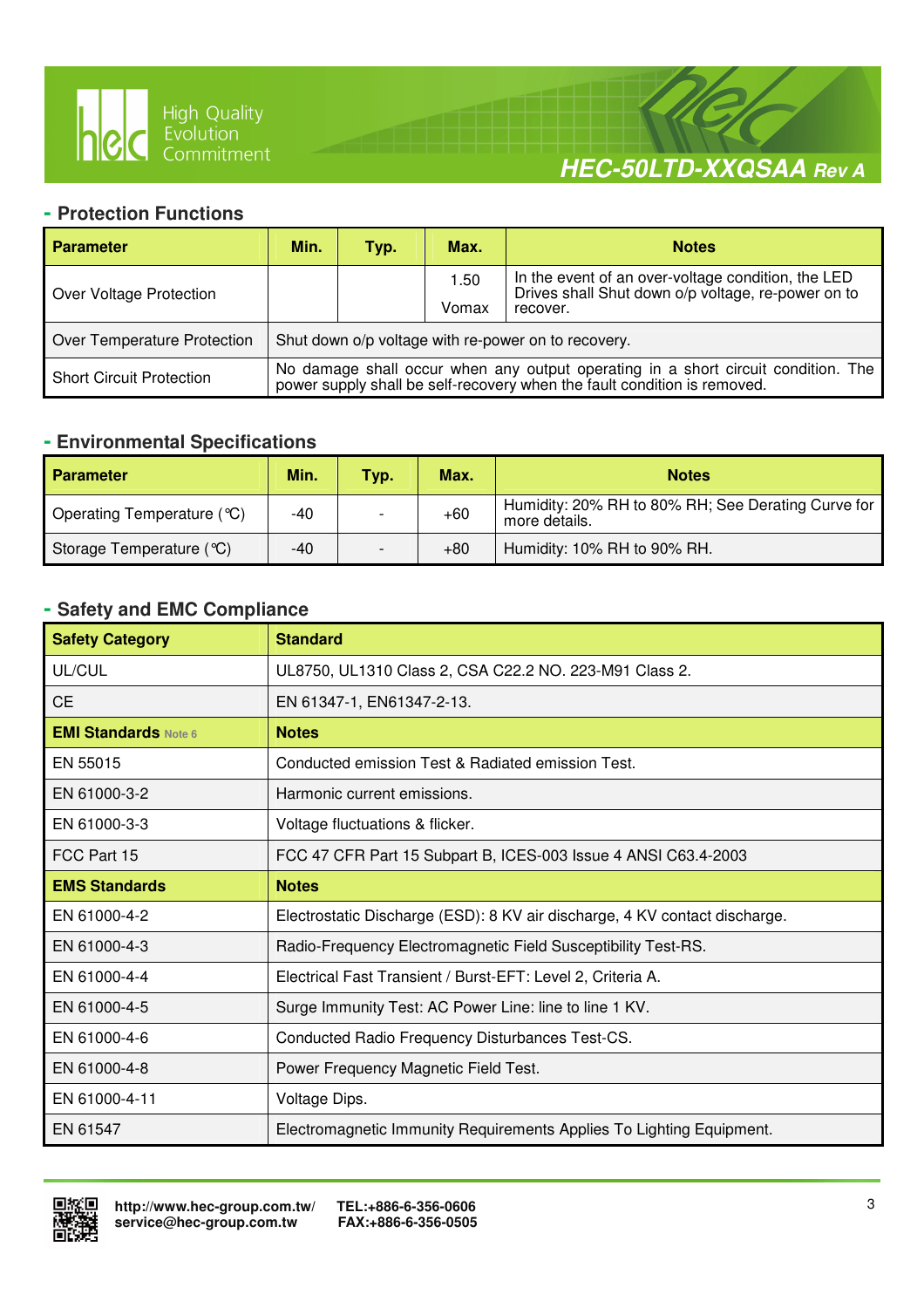

# **HEC-50LTD-XXQSAA Rev A**

#### **Notes:**

- 1. Normal input voltage range 100~277Vac.
- 2. Measured at input 220V with a full load.
- 3. All specifications are typical at 25 °C unless otherwise stated.

 $\overline{a}$ 

- 4. Constant current operation region is preferably 60%~100% rated output voltage. This is the suitable operation region for LED related applications, but please reconfirm special electrical requirements for some specific system design.
- 5. Derating may be needed under low input voltages. Please check the static curve for more details.
- 6. The power supply is considered as a component that will be operated in combination with final equipment. Since EMC performance will be affected by the complete installation, the final equipment manufacturers must re-qualify EMC Directive on the complete installation again

# **E. Electronic Curve**

#### **- Derating Curve**  $\qquad$  **- Static Curve**





Input Voltage (V)

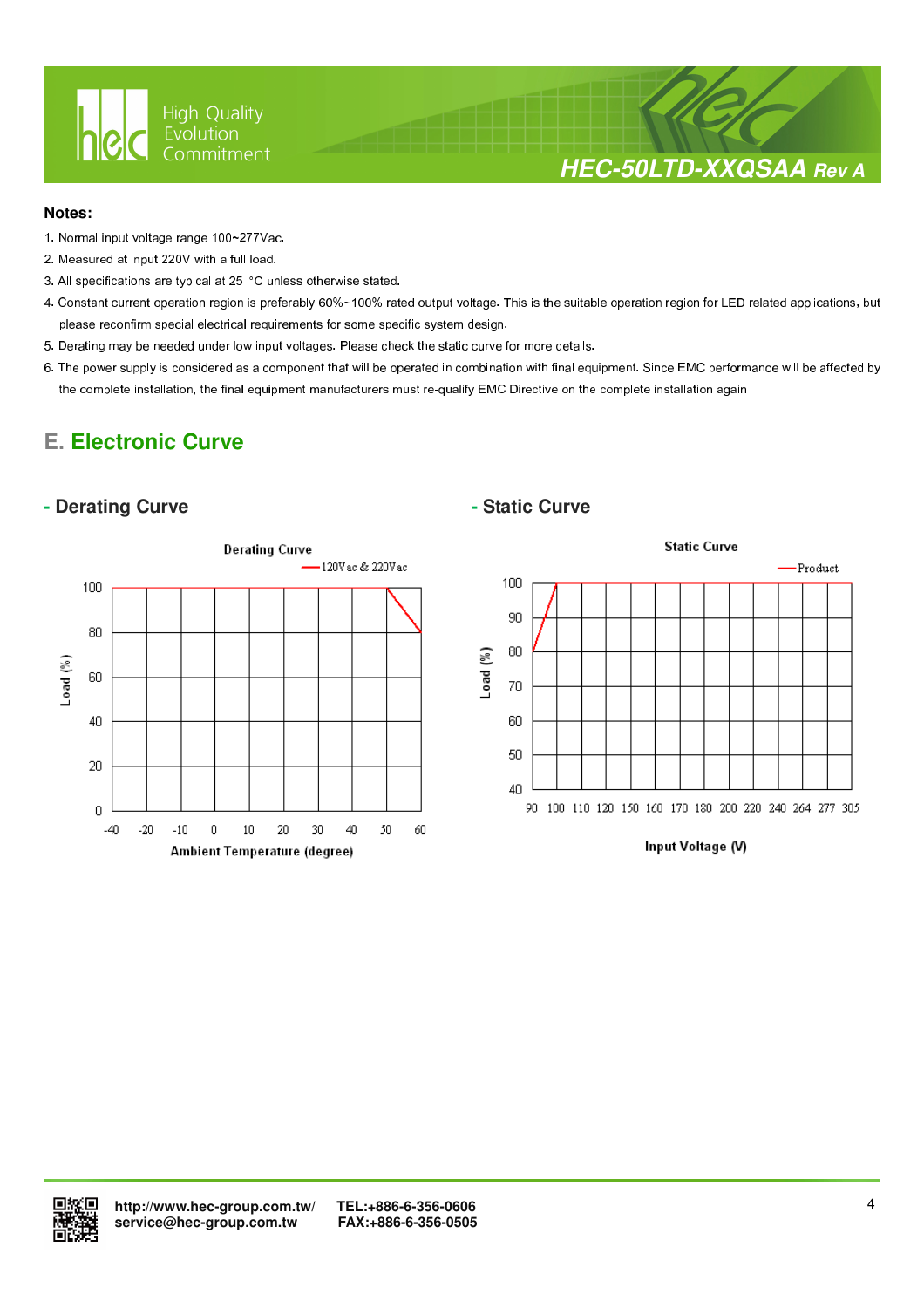

# **HEC-50LTD-XXQSAA Rev A**

#### **- Power Factor Characteristics Curve**

 $\overline{a}$ 



## **- Efficiency Characteristics Curve**



#### **- Life Time vs. Case Temperature Curve**